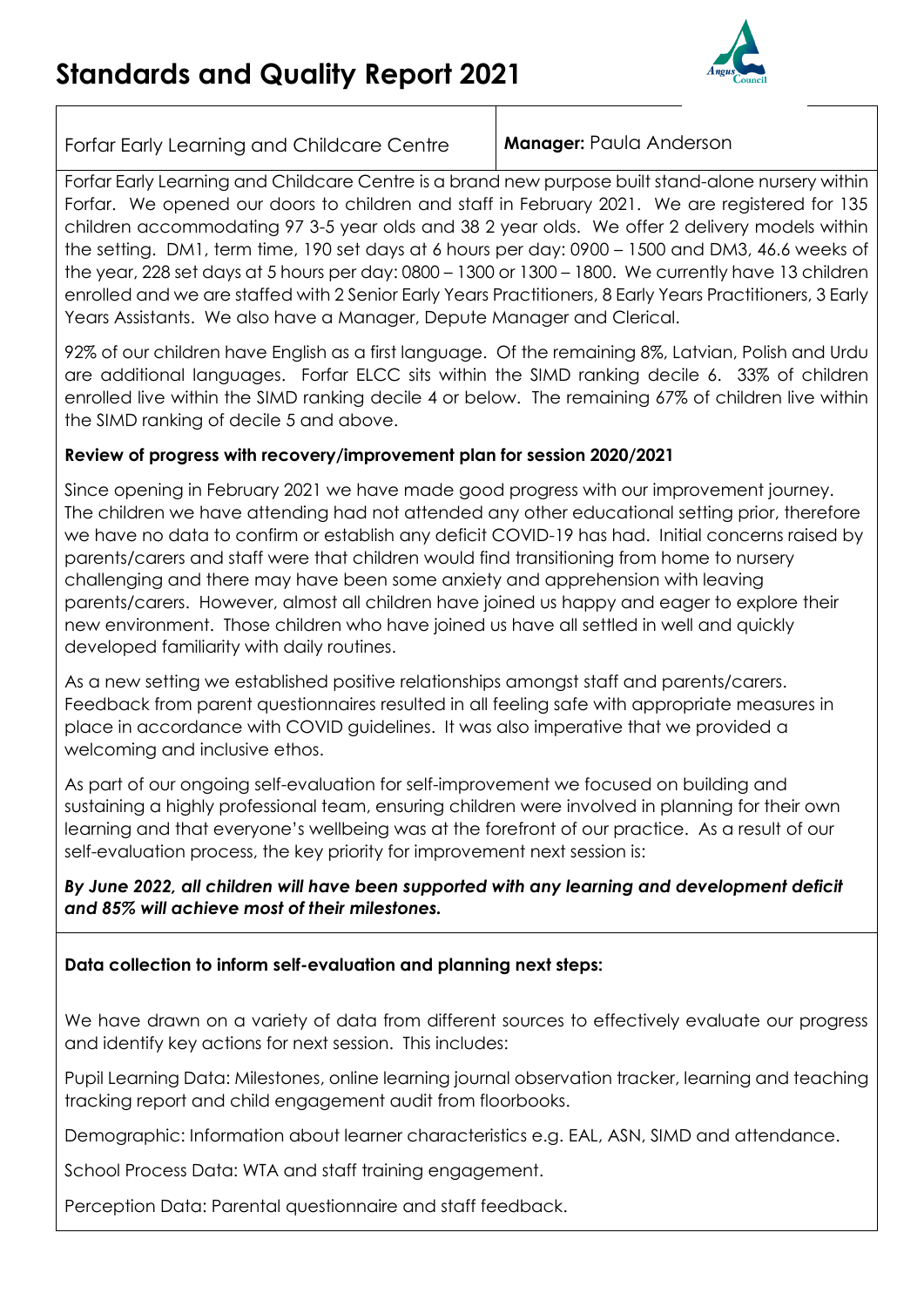## **School Improvement Priority 1**

Build and sustain a highly professional team.

# **What are the gaps/deficits for:**

# **Individual learners?**

**Staff?**

# **Parents / carers and the wider community?**

# **What did the data tell you?**

- All staff have received Solihill training and time is now needed to embed this approach across the setting.
- All staff are beginning to utilise documentation i.e. HIGIOELC to support self-evaluation.
- All staff working within the centre received an induction review. This provided an opportunity for staff to share their areas of strength and areas for development. Although this was a good opportunity for professional dialogue, management's evaluation of the process indicated that the format requires to be addressed to ensure we are targeting the key roles and responsibilities for each job role.
- Working party groups were created with varying levels of success. Moving forward groups will be combined to ensure sufficient staffing with different levels of experience to reach desired success.
- Building positive relationships has been a key focus for us but due to COVID restrictions we have been unable to ensure this is widespread across all family members as we have only been allowed one adult into the grounds at a time, with social distancing and face masks required. Due to not having opportunities for families to enter the building has proved to be a barrier to us achieving a high standard of quality positive relationships. All parents/carers and children are new to the setting so there were not any pre-established relationships to build on.

# **What has gone well that may support recovery of learning for:**

# **Individual learners?**

**Staff?**

# **Parents / carers and the wider community?**

# **What did the data tell you?**

- Robust staff handbook and induction and development handbooks have been created with 100% staff engagement.
- All staff working in the setting have had the opportunity to meet with management to reflect on practice and identify areas for development.
- All staff engaged in training, with all staff being trained in the Solihull Approach.
- Online Learning Journals are fully embedded into everyday practice with almost all desired monthly quotas being met.
- Observations are of a high quality.
- All staff working in the setting have engaged in a working party group to support the development of the setting.
- Weekly staff meetings take place where children's learning and development is discussed. Every second meeting is extended where there is a focus on evaluation using the HGIOELC document, improving staffs understanding of this document and how we use it to support high quality practice. These meetings allow staff to share ideas and work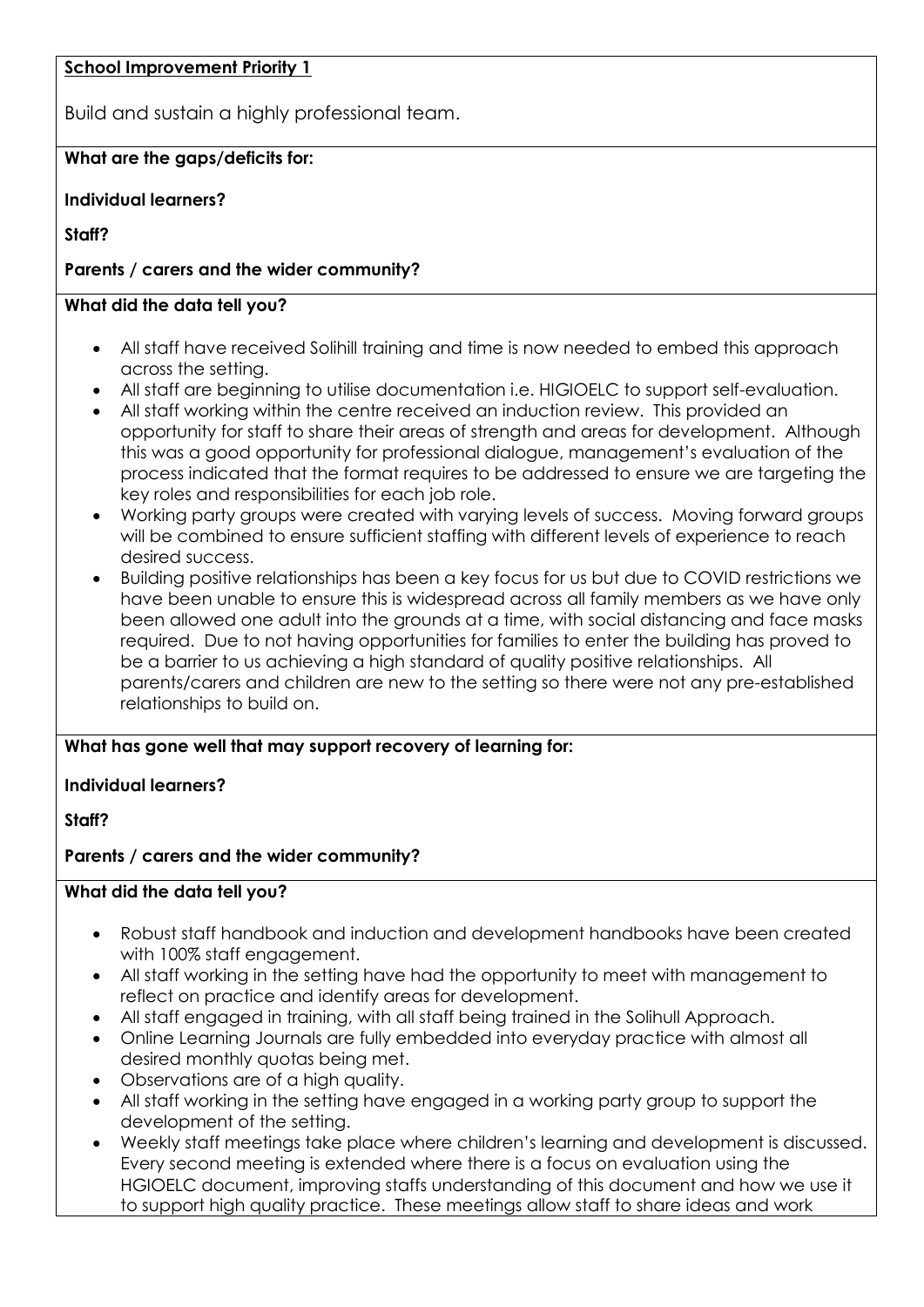together to provide stimulating and engaging experiences based on daily observations. These meeting also provide a consistent approach to high quality learning.

- A QA calendar has been created and available for all staff to access. Monthly breakdowns are created with a detailed agenda of week by week requirements.
- Management tasks are clearly identified with high expectations relayed and understood.
- All staff are registered on the correct part of SSSC register.
- All parents agreed the we provide a welcoming and inclusive ethos with regular communication.
- All parents agreed that their child is safe, happy and secure with us.
- All parents agreed that appropriate measures are in place in accordance with COVID guidelines.

**From the above identify key actions that are required to address the gaps/deficits for:**

- **Individual Learners**
- **Staff**
- **Parents/carers and the wider school community**
- The Solihull approach to be fully embedded into everyday practice. Review of the approach will take place in August and again in December.
- Management to continue to support and provide guidance on the use of HGIOELC to self-evaluate individual practice and practice as a whole within the setting.
- Regular reviews with management will continue but with a clearer focus on job roles and responsibilities.
- Working party groups to be merged for next session to ensure improved opportunity for success.
- As and when restrictions lift, provide opportunities for family engagement within the centre. Family Learning Working Party Group to address issues of restrictions and what support can be provided now.

# **School Improvement Priority 2**

Children are involved in planning for their own learning.

## **What are the gaps/deficits for:**

## **Individual learners?**

**Staff?**

# **Parents / carers and the wider community?**

## **What did the data tell you?**

- Floorbooks are embedded into every day practice with engagement almost daily.
- Medium term planning allows for an overview of learning to be recorded over a period time. Stronger links need to be evidenced between floorbooks, online learning journals and medium term planning (golden thread of learning).
- 7 principles are used to evaluate learning at the end of medium term planning. One medium term plan has been evidenced, the quality of evidence from learning needs to be strengthened.
- Online learning journals are part of everyday practice with 77% staff recording observations within the last 3 months. Documents to be used routinely to record high quality observations.
- Within 3 months 50% of our ante-pre children have achieved their milestones to date.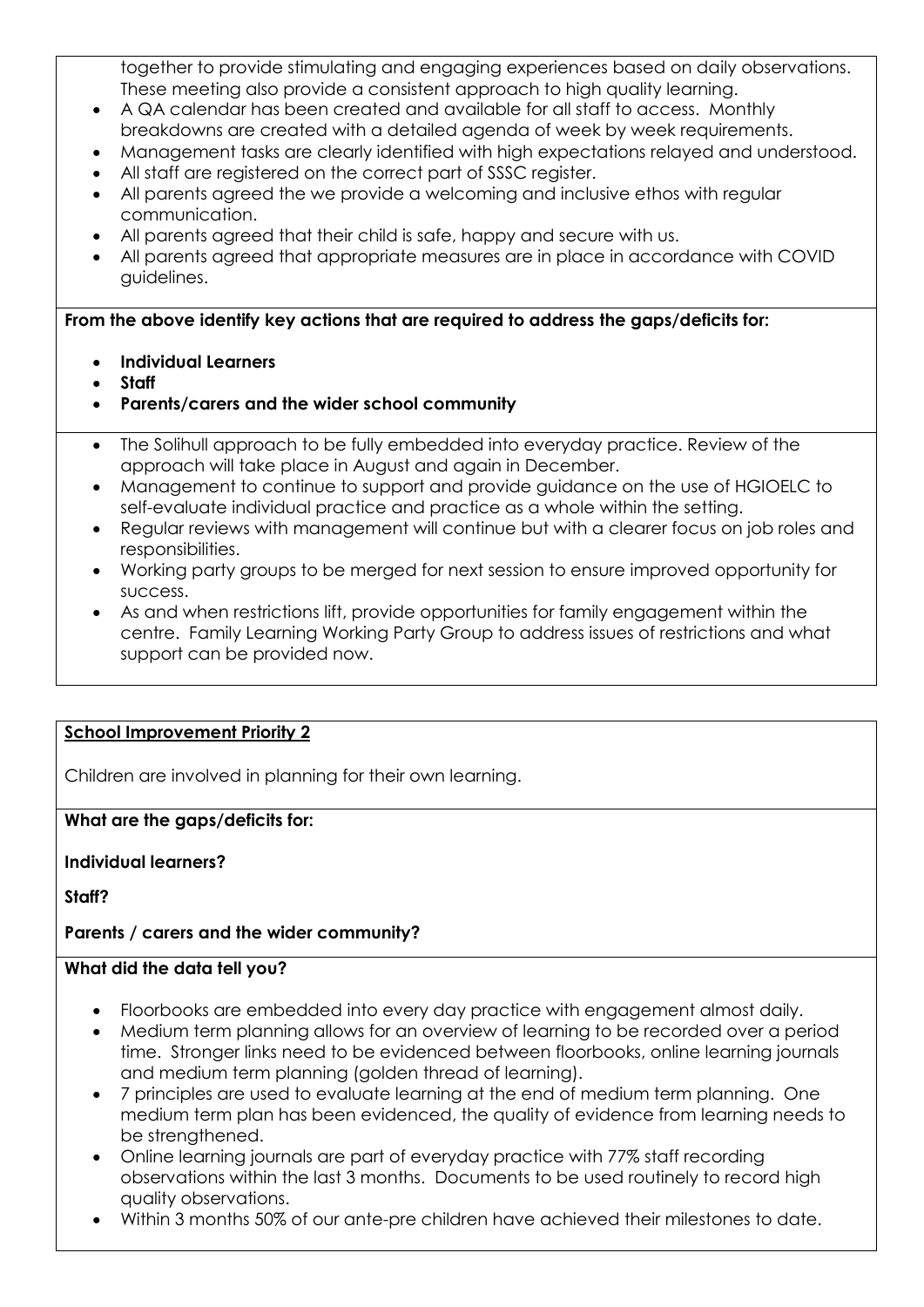# **What has gone well that may support recovery of learning for:**

## **Individual learners?**

# **Staff?**

## **Parents / carers and the wider community?**

## **What did the data tell you?**

- All preschool children have achieved their milestones to date.
- All children have been engaged with planning and recording the floorbooks. There is evidence of all children's voice and mark making.
- All children received frequent observations ensuring all children are receiving a broad general education.
- Within 3 months 77% of staff engaged with the online learning journals ensuring they are meeting required monthly targets.
- To date 50% of children have had recorded experiences across all areas of the curriculum. For each curricular area percentages are as follows: HWB 100%, MNU 83%, LIT 100%, EXA 75%, SCN 58%, TCH 50%, SOC 58% and RME 92%.

**From the above identify key actions that are required to address the gaps/deficits for:**

- **Individual Learners**
- **Staff**
- **Parents/carers and the wider school community**
- Frequent support, guidance and feedback will be provided to all staff to achieve consistent high quality observations. Good practice will be evaluated at in-service days. Clear guidance will be provided to ensure consistency.
- All children will be supported to ensure a broad general education and they are meeting their required milestones.

## **School Improvement Priority 3**

Children's wellbeing strengthens their ability to achieve success.

#### **What are the gaps/deficits for:**

**Individual learners?**

**Staff?**

## **Parents / carers and the wider community?**

#### **What did the data tell you?**

- All staff trained in the Solihull approach and this now needs time to be embedded into everyday practice and extended to parents/carers.
- All staff have a good knowledge of SHANARRI, now the language needs to be embedded across the setting.
- All children are supported to self-register where they express their feelings by using a happy tree and a not happy tree.

## **What has gone well that may support recovery of learning for:**

**Individual learners?**